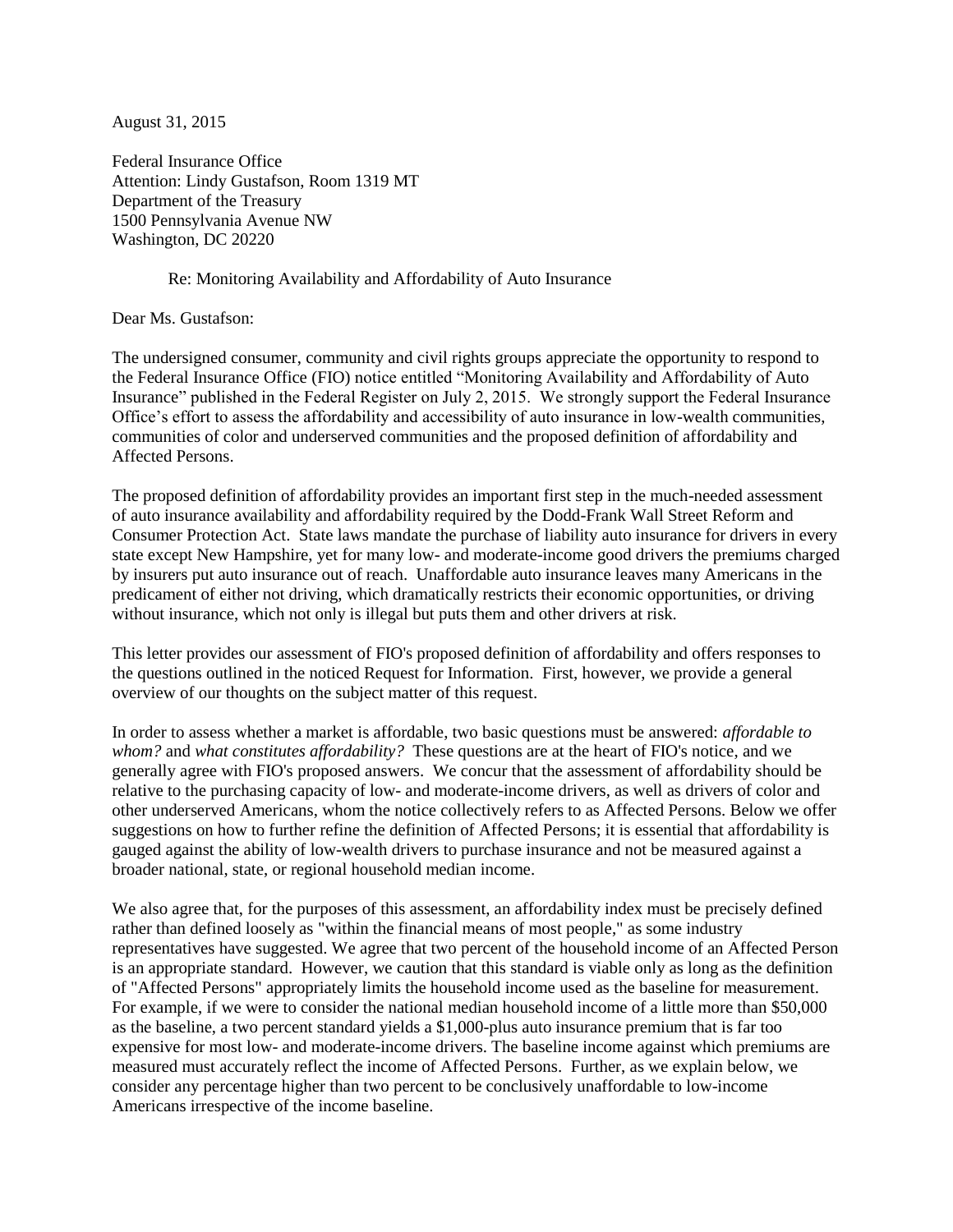In short, we believe that it would be appropriate for FIO to determine that auto insurance premiums higher than two percent of the household income of a well-defined set of Affected Persons are unaffordable. While getting to this assessment would mark a milestone for insurance consumer protection, it must be recognized only as the beginning of a state-by-state effort to ensure that drivers are able to comply with states' auto insurance mandates.

#### **Responses to General Solicitations**

 $\overline{\phantom{a}}$ 

## **1. FIO's proposed working definition of "affordability" in relation to personal auto insurance**

As noted above and in our previous comments, we support the creation of an affordability index that defines affordability as a reasonable percentage of a household's annual income.<sup>1</sup> In addition, for the purposes of this evaluation of the availability and accessibility of auto insurance to Affected Persons, we believe that a two percent of household income standard is consistent with previous analyses of basic household budgets, surveys on the public's perception of affordability, a California program aimed at providing affordable auto insurance to lower-income drivers, and other data as discussed below.

### *a. Affordability in the context of financially strained households*

Recent research documents the great financial demands on Affected Persons that makes it difficult for many to afford mandated liability coverage. In January of this year, the Pew Charitable Trusts released a report concluding that 70 percent of all U.S. households face financial strains on their income, expenses, or wealth, with 29 percent of all households experiencing strains on at least two of the three.<sup>2</sup> More recently, the Board of Governors of the Federal Reserve System released a study, based on survey research, revealing that 24 percent of all U.S. households experienced a financial hardship in the past year such as the loss of a job or large medical expense. The report also showed that 47 percent of all households could not "fairly easily" pay for a hypothetical emergency expense of \$400.<sup>3</sup> Many financially stressed and at-risk households would have difficulty affording mandated liability insurance that cost more than \$400 for a household with \$20,000 annual income and \$600 for a household with \$30,000 annual income, which represent the two percent threshold proposed by FIO.

#### b. *CES and IRC calculations of insurance expenditure to income ratios*

In its notice, FIO refers to Bureau of Labor Statistics Consumer Expenditure Survey (CES) data indicating that the average household expenditure on auto insurance represents 1.6 percent of household income. FIO also cites a 2013 study by the Insurance Research Council (IRC) that shows average auto insurance expenditures have hovered around 1.6 percent of median income for the last several years and have remained below two percent for two decades. It must be noted that in these analyses, "auto insurance expenditures" includes the amount spent on all auto insurance coverage, including any premium paid for liability coverage above minimum limits as well as physical damage (comprehensive and collision) coverage. This expenditure is necessarily more than the average premium for minimum limits liability coverage that appears to be the focus of FIO; therefore, the actual percentage of the median income

<sup>&</sup>lt;sup>1</sup> Consumer Federation of America (CFA), (June 9, 2014), available at http://www.regulations.gov/#!documentDetail;D=TREAS-DO-2014-0001-0011.

<sup>&</sup>lt;sup>2</sup> "The Precarious State of Family Balance Sheets." Washington, DC: The Pew Charitable Trusts, January 2015. http://www.pewtrusts.org/~/media/Assets/2015/01/FSM\_Balance\_Sheet\_Report.pdf.

<sup>&</sup>lt;sup>3</sup> "Report on the Economic Well-Being of U.S. Households in 2014." Washington, DC: Board of Governors of the Federal Reserve System, May 2015. http://www.federalreserve.gov/econresdata/2014-report-economic-well-being-us-households-201505.pdf.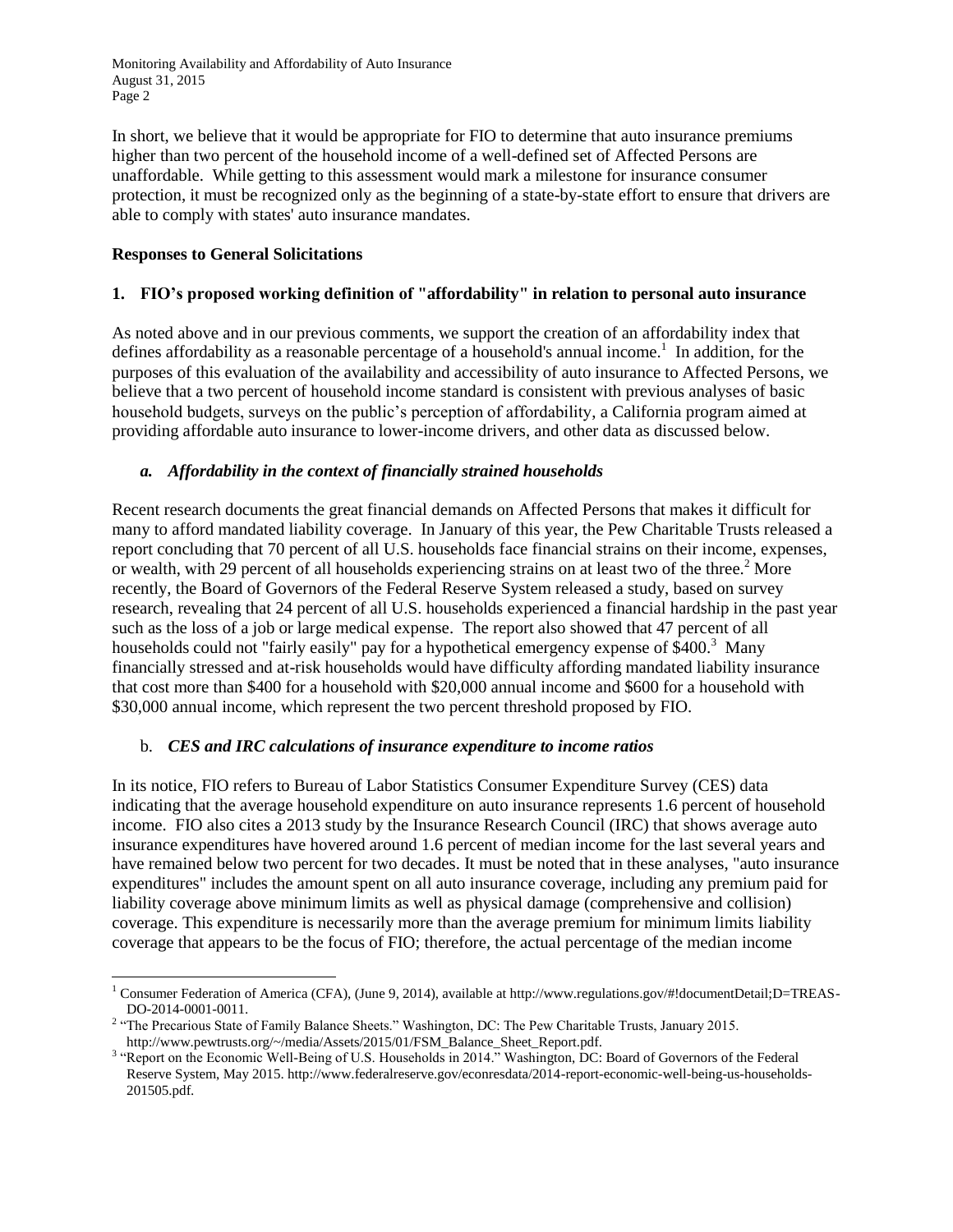l

income spent on basic liability coverage is *well below* 1.6 percent. As such, if 1.6 percent of income is accepted as a reasonable estimate of what average Americans pay for *all* their auto insurance needs, then a two percent standard of affordability *that includes only mandated minimum limits coverage* is certainly a reasonable upper limit of an affordability index for Affected Persons.

## *c. Affordability based on California Low-Cost Auto Insurance*

In California, the California Low Cost Auto Insurance program - http://mylowcostauto.com - which is managed in conjunction with that state's residual market, offers a basic liability insurance policy to good drivers with household incomes at or below 250 percent of the federal poverty level. This includes incomes of up to \$29,425 for a single person household and \$60,625 for a family of four. It is likely that most people who qualify for that program would also be identified as an Affected Person for the purposes of FIO's market monitoring, and the premiums offered under that program provide a good basis for establishing an affordability benchmark.

The annual premium for that policy ranges between \$213 and \$363 for good drivers. The highest price, which is for good drivers in Los Angeles and Orange counties, represents 1.7 percent of the income of households earning \$21,000 per year, which is approximately the cutoff for the lowest income quintile, (that is, the poorest 20 percent of Americans). For lower-priced regions of the state, the premium equals about 1.0 percent of these poorest Americans. California's program further validates the FIO proposal that two percent of household income is an appropriate upper limit for affordable auto insurance.

# *d. Recognizing the impact of physical damage coverage on the cost of auto insurance for drivers with car loans.*

In its request, FIO proposes limiting the consideration of affordability to liability coverage, presumably the minimum limits required by the state. While it is correct that for most low-wealth drivers there is no asset-protection basis for purchasing more than the required minimum liability insurance, for the many million low- and moderate-income Americans who have car loans, comprehensive and collision insurance is required by their lender. These drivers, who cannot afford to purchase a car outright, have no choice but to purchase these additional coverages. Having a car loan, of course, does not indicate that a driver has more income available for insurance purchases than those without a loan; indeed, they likely have less as a result of their monthly car payments.

Using CES data, a 2015 Consumer Federation of America report estimated that eight million low-and moderate-income Americans are required by lenders to purchase comprehensive and collision coverage for their financed autos.<sup>4</sup> Typically, the comprehensive and collision coverage required by lenders costs approximately the same amount as the basic liability policy offered by a company.<sup>5</sup> Therefore, even if FIO does not include physical damage coverage in its affordability index, the mandatory nature of its purchase for so many Affected Persons demands that this cost be considered when defining affordability. That Affected Persons with car loans will have to pay nearly double the premium addressed by the affordability index provides another reason that the index for liability-only coverage be limited to the proposed two percent standard.

<sup>4</sup> Brobeck, Stephen. "Large Auto Insurers Charge High Prices, to a Typical Lower-Income Safe Driver with Car Financing, for Minimal Coverage." Washington, D.C.: Consumer Federation of America, January 26, 2015. http://consumerfed.org/news/851.

 $<sup>5</sup>$  In 2012, auto liability average premiums were \$504 nationally and physical damage premiums were \$424, so liability represents</sup> 54 percent of the total premium. NAIC Auto Insurance Database Report, 2011-2012.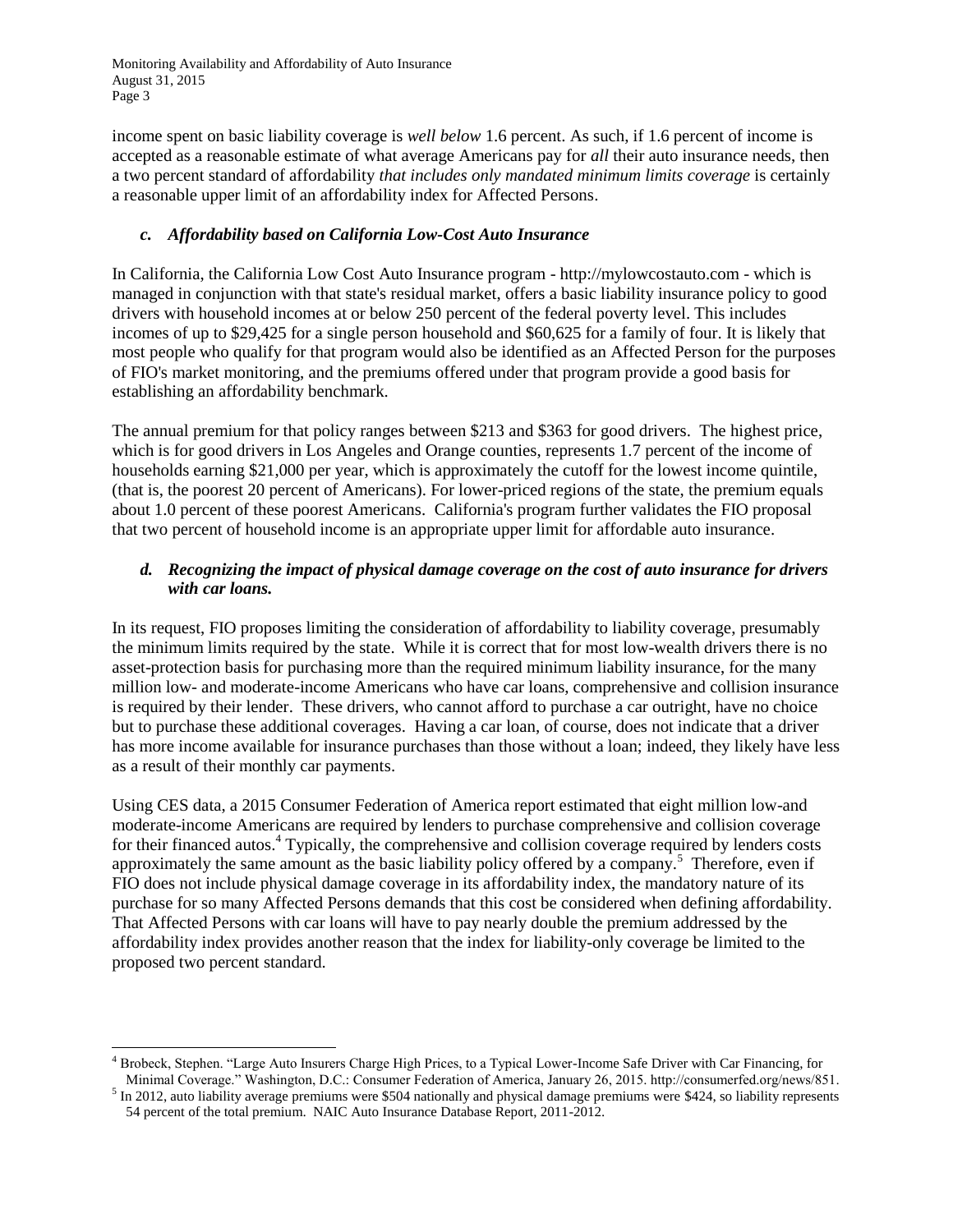## *e. Affordability based on public views of a fair annual cost of mandatory liability coverage*

In September 2013, CFA commissioned ORC International to conduct a representative survey of 1,000 Americans to determine what consumers viewed as a fair annual price for minimum liability coverage. After explaining that all states but one required drivers to carry minimum liability insurance, the survey asked respondents: "For, say, a 30-year old woman with a modest income and ten years of driving experience with no accidents or moving violations, what do you think is a fair annual cost for the required minimum level of this liability insurance?" Over three-quarters (76 percent) responded that a fair annual premium should be less than \$500, or affordable only to households with an annual income of \$25,000 or more based on the proposed FIO affordability index.<sup>6</sup>

Likewise, 40 percent said that the premium for minimum liability coverage premium should be under \$250, or affordable to households with an annual income of \$12,500 or more based on the proposed FIO affordability index. Only five percent responded that the premium should be at least \$1,000, or affordable to households with annual incomes of \$50,000 or more. Americans, this survey shows, understand the importance of access to an affordable basic auto insurance policy, and, further, the public's estimate of what is affordable appears to be in line with the standard proposed by FIO and supported by the data discussed above.

#### **2. Comments on key factors FIO proposes to use to calculate an affordability index for Affected Persons (e.g., premium, income, and other metrics).**

The proposed affordability index applies to a significant market share of policies written to low-wealth drivers and drivers of color. We support the idea of using an affordability index for Affected Persons and agree with several of the proposed definitions provided in the notice. However, by limiting the scope of the affordability index to minimum liability coverage (as discussed above) and to the standard market (discussed in subsection d below), we believe that the proposed definition of affordability may not fully capture the actual cost of mandated auto insurance faced by low-wealth drivers. We also disagree with the use of urban areas as a proxy for underserved communities and believe that could improperly increase the underlying income against which affordability is measured. We offer further comments on these and other proposed factors for identifying Affected Persons below.

# *a. Identifying LMI persons as Affected Persons*

 $\overline{\phantom{a}}$ 

We support the proposed definition of LMI individuals, including the proxy income determination for LMI people as people living in LMI geographic areas, except that the term "geographic areas" should be refined to focus explicitly on LMI "ZIP codes." The definition of low-income as median family income of less than 50 percent of area median income (AMI) and moderate-income between 50 percent and 80 percent is widely used and understood when determining the access and affordability of financial products and services under the Community Reinvestment Act and defined by the FDIC.<sup>7</sup> Somewhat differently, HUD uses the 50 percent of area median income as a definition for very low-income and 50-80 percent of area median income as a definition for low-income for its programs.<sup>8</sup> Using 80 percent of AMI as a basis

<sup>6</sup> Feltner, Tom, Stephen Brobeck, and J. Robert Hunter. "The High Price of Mandatory Auto Insurance for Lower Income Households: Premium Price Data for 50 Urban Regions." Washington, DC: Consumer Federation of America, September 2014. http://consumerfed.org/pdfs/140929\_highpriceofmandatoryautoinsurance\_cfa.pdf. Page 2.

<sup>7</sup> FDIC, ''Community Reinvestment Act (CRA) Performance Ratings,'' available at https:// www2.fdic.gov/crapes/peterms.asp.

<sup>&</sup>lt;sup>8</sup> "FY 2015 Income Limits Briefing Materials." Washington, DC: U.S. Department of Housing and Urban Development Office of Policy Development & Research, March 10, 2015.

http://www.huduser.org/portal/datasets/il/il15/IncomeLimitsBriefingMaterial\_FY15\_Rev\_2.pdf.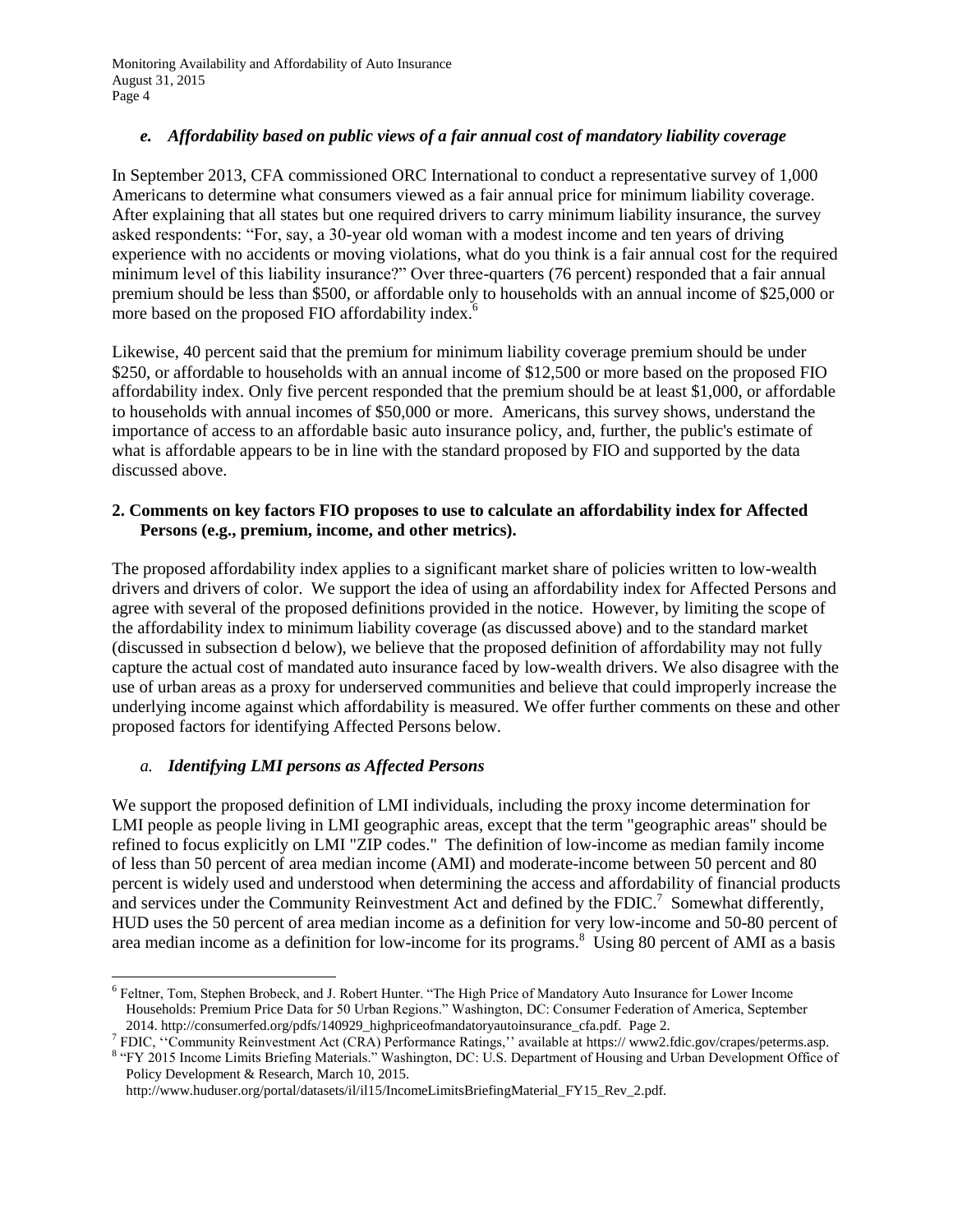for defining a ZIP code of LMI individuals (and thus Affected Persons), as FIO proposes, will provide consistency with existing income definitions.

### *b. Identifying residents of Majority Minority ZIP codes as Affected Persons*

For the purposes of defining affordability, we support FIO's consideration of the affordability and accessibility of auto insurance in majority minority ZIP codes. We believe that similarly situated drivers living in communities of color pay, on average, substantially higher rates for similar coverage and that it is critical to monitor the affordability of insurance in these communities.

### *c. Choosing "urban area" as a proxy for underserved communities will undermine FIO's ability to monitor affordability for Affected Persons*

FIO proposes to monitor affordability in underserved communities by using as its proxy "urban areas," defined as "densely developed territory that encompasses at least 1,500 people..." We believe that this is an insufficient proxy because it may include higher income communities that are not underserved and, moreover, drive up the income of the area. As the proposed standard would deem insurance presumptively affordable wherever the affordability index does not exceed two percent for LMI persons, residents of majority minority ZIP codes, *or* Affected Persons in urban areas, we believe that the potential for high income ZIP codes to errantly result in a presumption of affordability is too great.

As an alternative, FIO could attempt to identify ZIP codes that have high levels of uninsured motorists as a proxy for underserved. However, this data may not be easily obtained. As such, we believe that the two factors discussed above – LMI ZIP codes and majority minority ZIP codes – sufficiently capture those communities that would be properly considered underserved in this context.

Therefore, we would propose the following standard:

Personal auto liability insurance is presumed to be affordable if, with respect to household income, the affordability index does not exceed two percent for Affected Persons in LMI ZIP codes and drivers living in majority minority ZIP codes.

#### *d. Affordability is a concern in both the standard and the non-standard market*

In its request, FIO suggests excluding residual market premiums and non-standard premiums from its calculation of an affordability index. While we agree that the residual and non-standard markets are both more expensive, we do not believe they should be entirely removed from the analysis, because both of those markets serve, to some extent, good drivers who are Affected Persons. Indeed, one of the most pernicious forms of contemporary redlining is when an insurer shunts a good driver into a non-standard affiliate due to socio-economic factors (including a prior lapse in coverage). As such, we believe that FIO should incorporate data from those markets under the following limited circumstances:

 Residual Markets. FIO should collect data from the residual markets of any state in which the residual market represents one-half of one percent (0.5 percent) or more of the private passenger auto insurance market (approximately six states). From those states it should only include the premium offered to good drivers. (We note that establishing a standard for determining a good driver may be

l <sup>9</sup> See, for example, "Residual Market Share" (March 2015) published by Insurance Information Institute http://www.iii.org/issueupdate/residual-markets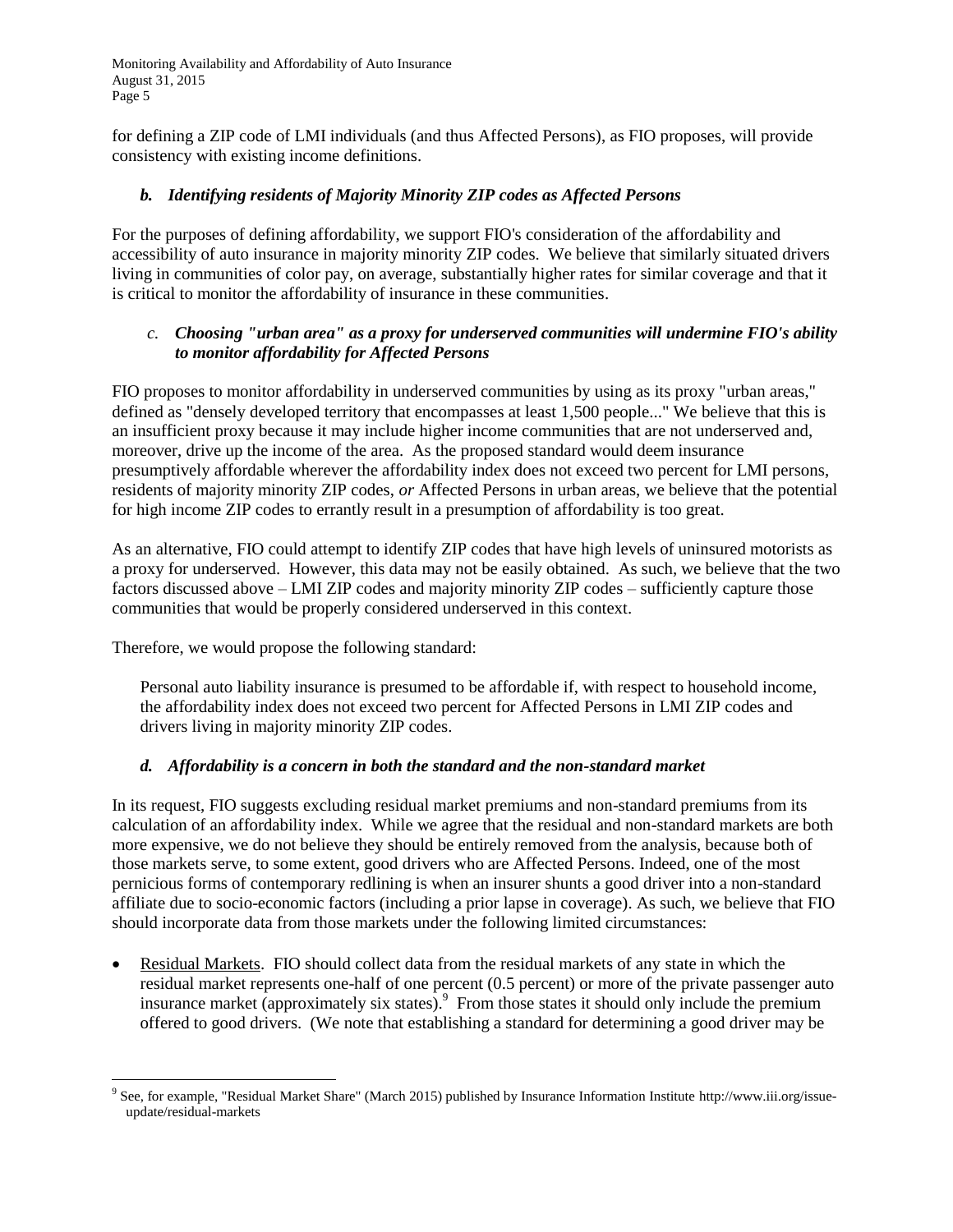needed and point to California's standard of a driver with no more than one point on his or her record as a model.)

 Non-standard insurers. To the extent that a non-standard insurer would otherwise be subject to the data call as described below, FIO should collect data from it in the same manner as collected from the standard market companies except that, with non-standard companies, only premiums for good drivers should be included in the overall evaluation of a particular market for Affected Persons with respect to the affordability index. By excluding drivers with bad driving records (and because, as is discussed below, we do not suggest collecting premium data on the rare and exotic automobiles sometimes insured in the non-standard market), the premiums from the non-standard market will help provide a more realistic picture of the premiums to which actual Affected Persons have access.

### **3. How FIO could best obtain appropriate data to monitor effectively the affordability of personal auto insurance for Affected Persons.**

### *a. Source of data*

We believe that the most reliable way to monitor the auto insurance marketplace for affordability is to obtain premium data directly from companies. FIO should issue a data call, on a state-by-state basis, on all insurers that write more than one million dollars in that state, or the largest 100 insurers, whichever is fewer. The data call should request specific, but not personally identifiable, premium and policy data as described below.

FIO has the legal authority to make this request. Pursuant to 31 U.S.C. §313(e)(1), FIO is authorized to collect insurance data directly from insurers and under 31 U.S.C. §313(e)(6), the Director of FIO is authorized "to require by subpoena the production of the data or information" related to consumer access to affordable auto insurance.

We also believe that voluntary data submissions would not serve the public interest or the mandate of the law. Undoubtedly, those companies exhibiting unaffordable insurance premiums would be disinclined to provide the data voluntarily, which would limit the ability to truly determine the accessibility of affordable auto insurance for Affected Persons. In order to be able to meaningfully monitor the insurance markets, FIO should collect and analyze the full breadth of premiums available to Affected Persons. Further, FIO should receive this data in a comprehensive and machine readable form.

#### *b. Data to collect*

In order to monitor the auto insurance marketplace and make any assessments as to the availability of affordable insurance to Affected Persons, the data that FIO collects from insurers must reflect the premiums actually offered to Affected Persons and not a broad average that is lowered by premiums that are only available to drivers of higher socio-economic status.

Determining the premiums charged to Affected Persons lies at the heart of monitoring the auto insurance market for affordability. However, auto insurance premiums are developed on a driver-by-driver basis using a complicated, multiplicative rating factor system that includes both driving and non-driving factors. As a result, there is not a single premium from each company that can be associated with any particular area or population.

Premiums in any given area, even when limited only to those offered to good drivers, can vary widely around a range of factors including annual miles driven, occupation, credit score, level of education,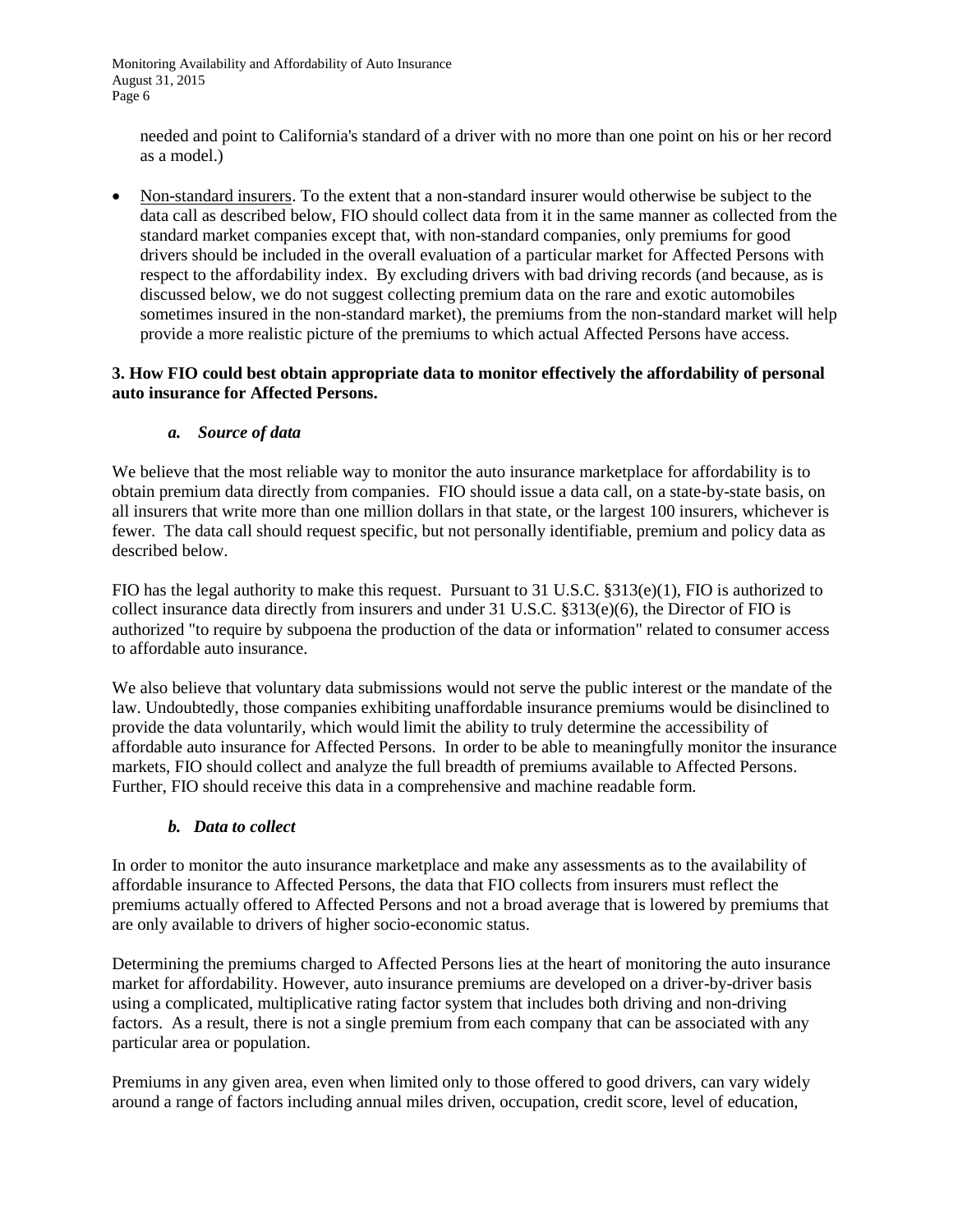marital status, homeownership, history of prior insurance coverage and others. Further, because premiums for good drivers of lower socio-economic status tend to be higher than those offered to high wealth drivers, using an overall average premium would falsely lower the market's average price by including premiums that are not actually available to lower-income drivers due to the various factors considered by insurers.

Therefore, we urge FIO to base its premium calculation for any group of Affected Persons on a series of typical low-wealth driver profiles. We would be happy to provide a set of profiles to use for this premium calculation. The following is a list of suggested factors and factor options that could be used to construct data call profiles:

| <b>Primary Driver Characteristics</b> | <b>Options</b>                                        |
|---------------------------------------|-------------------------------------------------------|
| Sex                                   | Male and Female                                       |
| Age                                   | 20, 30, 45, and 67                                    |
| <b>Driving Safety Record</b>          | 0 (0 accidents/0 tickets) and 1 (1 accident/1 ticket) |
| <b>Annual Miles</b>                   | 7,500 and 12,000                                      |
| Type of Car                           | 2004 Honda Civic and 2000 Ford Explorer               |
| <b>Credit History</b>                 | Poor, Fair, and Good                                  |
| <b>Marital Status</b>                 | Single, Married, and Divorced                         |
| Occupation                            | Janitor, Retail Cashier, Factory Worker, Teaching     |
|                                       | Assistant, Retired, and Unemployed                    |
| Level of Education Completed          | High School, Associate Degree, and Bachelors Degree   |
| <b>Current Insurance Status</b>       | Currently insured, Haven't needed insurance, and      |
|                                       | Uninsured/my insurance ran out                        |
| Years with current insurance company  | Less than 1, 3, and 10                                |

By combining these or similar factor options in various ways, FIO could provide insurers with a list of several profiles for which they would provide premiums for all identified ZIP codes to be monitored. The average of these premiums in each ZIP would serve as a reasonable proxy for the cost of insurance for an Affected Person in that ZIP code.

# **Conclusion**

FIO has begun to tackle an important responsibility established for it by the Wall Street Reform and Consumer Protection Act. Auto insurance is a unique product, the purchase of which is required of every driver in all but one state. Yet it is sold under different rules in every state, and within states, even within localities, drivers with perfect records can be charged dramatically different premiums. Until now, there has been no federal entity tasked with understanding how the cost of this mandated product impacts lowand moderate-income Americans, people of color or underserved communities generally.

While these comments provide some suggestions for refinement of the approach to meeting this responsibility initially proposed by FIO, we believe that, fundamentally, the approach is sound. Establishing a *two-percent of Affected Persons' income* standard will allow FIO to effectively monitor the affordability of the auto insurance market for those who have the least financial flexibility. Please do not hesitate to contact J. Robert Hunter, director of insurance at Consumer Federation of America at (202) 387-6121 with any additional questions.

Sincerely,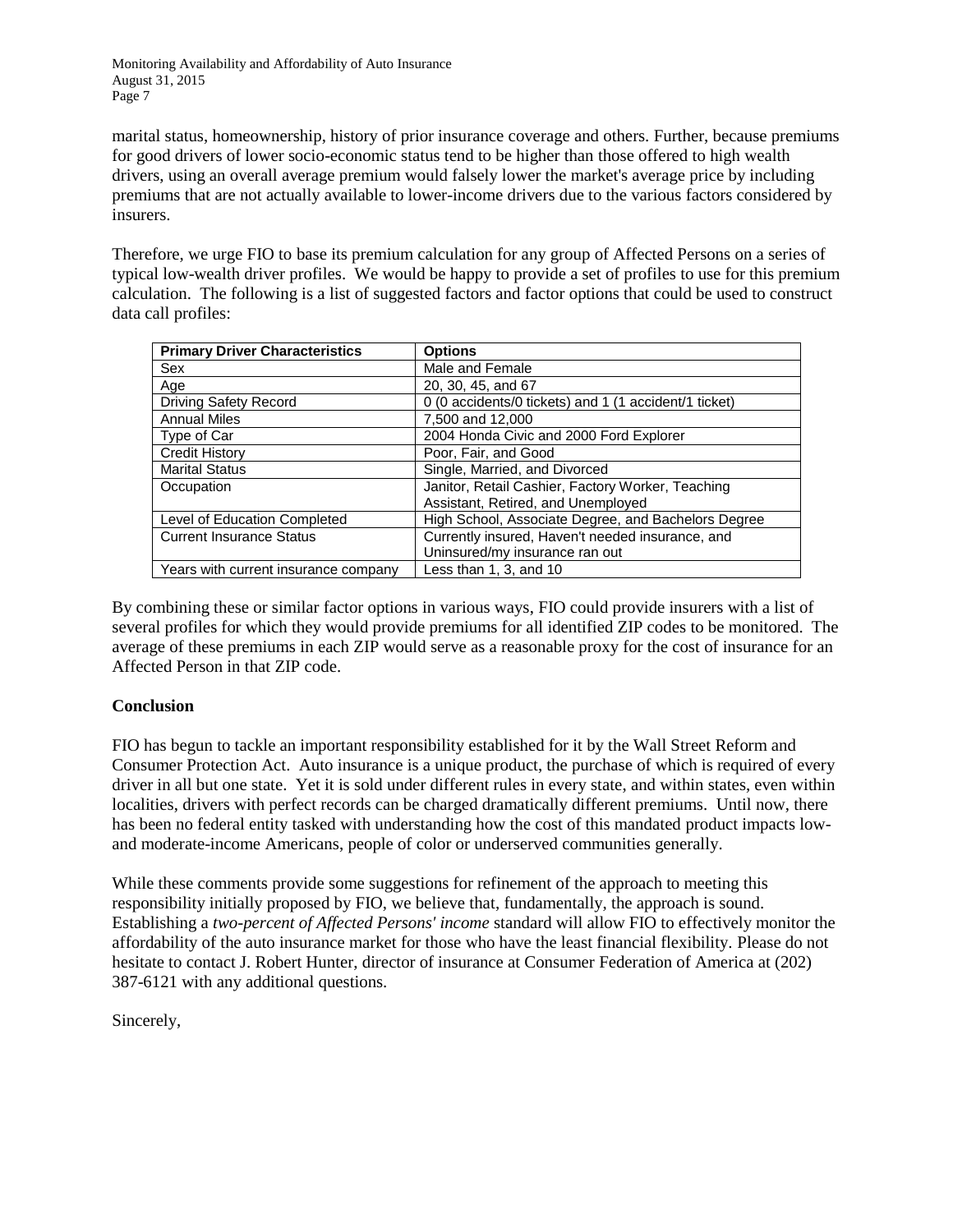#### **National groups**

Americans for Financial Reform Consumer Action Consumer Federation of America Consumers Union **NAACP** National Association of Consumer Advocates National Consumer Law Center (on behalf of its low-income clients) National Council of La Raza U.S. PIRG United Policyholders

#### **State groups**

Alaska Public Interest Research Group, AK Center for Economic Integrity, AZ California Reinvestment Coalition, CA Consumer Federation of California, CA Consumers for Auto Reliabilty and Safety, CA Public Advocates, CA Delaware Community Reinvestment Action Council, DE Consumer Federation of the Southeast, FL Florida Alliance for Consumer Protection, FL Georgia Watch, GA Citizen Action/Illinois, IL Health & Disability Advocates, IL NAACP (Chicago Southside Branch), IL Open Communities, IL Partners in Community Building, IL Project IRENE, IL Woodstock Institute, IL Indiana Association for Community Economic Development, IN Kentucky Equal Justice Center, KY Consumer Assistance Council, Inc. of Cape Cod and the Islands of Massachusetts, MA Massachusetts Consumers Council, MA Maryland Consumer Rights Coalition, MD Vehicles for Change, MD Maine Center for Economic Policy, ME Three Rivers Community Action, MN Coalition for a Prosperous Mississippi, MS Rural Dynamics, Inc., MT North Carolina Consumers Council, NC Reinvestment Partners, NC New Jersey Citizen Action, NJ New York Public Interest Research Group (NYPIRG), NY Western New York Law Center, NY NHS of Greater Cleveland, OH Policy Matters Ohio, OH